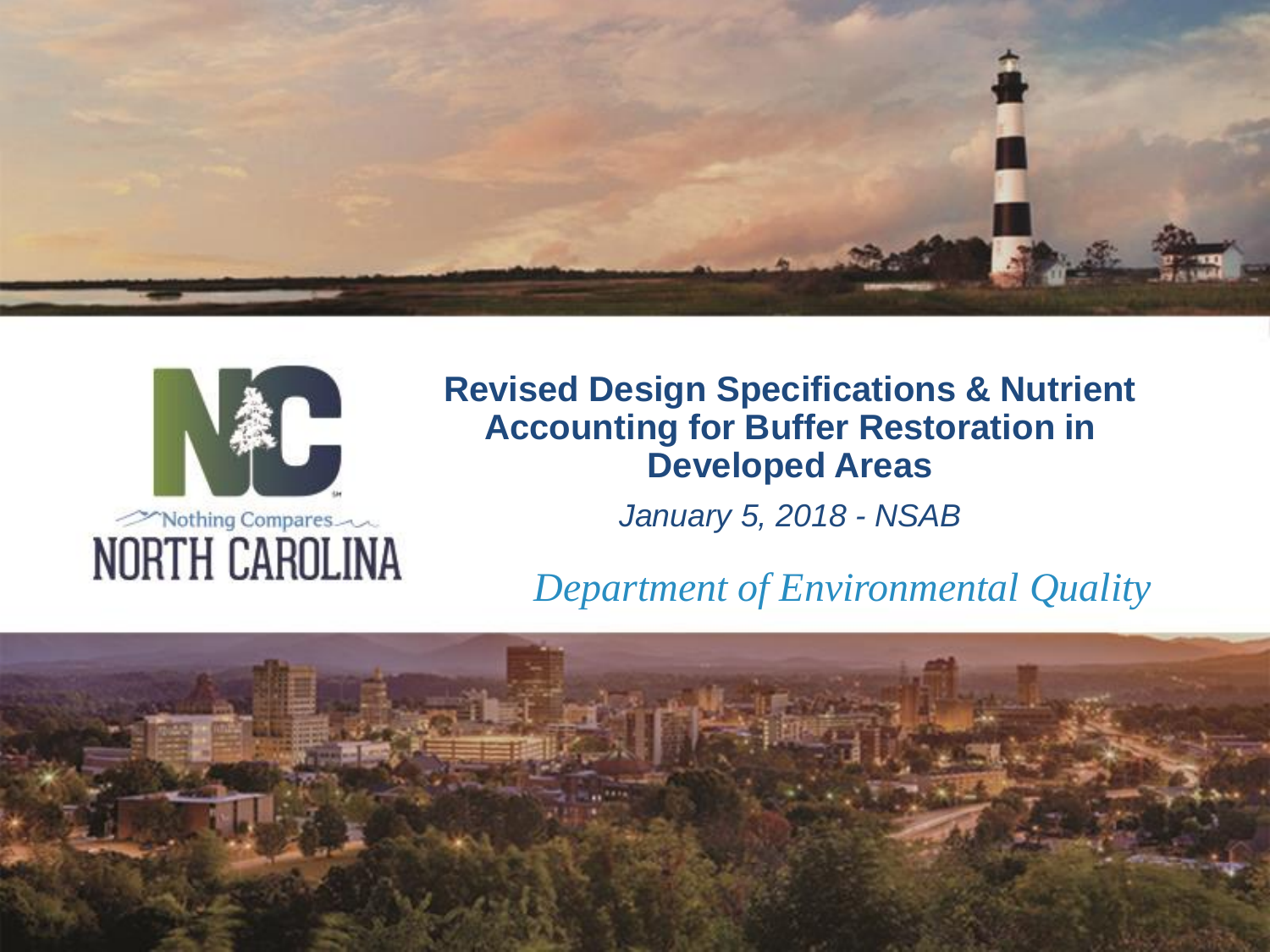## *Background for Nutrient Reduction Practice*

- •Existing Buffer Restoration crediting is based on rural conditions
- •Assumes literature-based values for areas of agricultural drainage and nutrient loads from ag land covers
- •Needed a nutrient crediting method for buffer restoration in developed (non-ag) settings

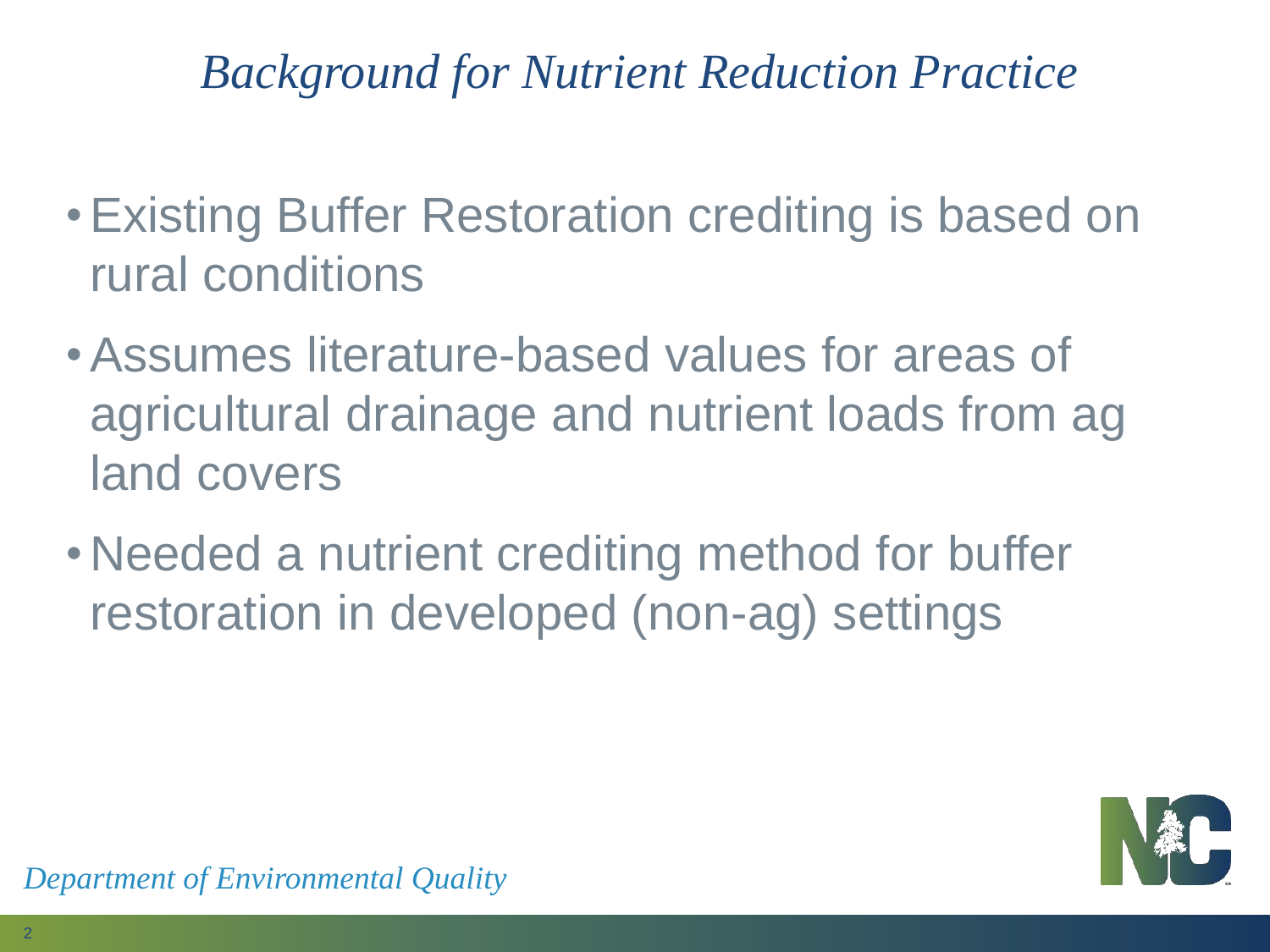# *Brief History*

- •Initial practice development by UNRBA and Cardno Spring 2016
- •Presentation to NSAB December 2016
- •Lots of comments, reviewed method against data, extensive revision through 2017
- •Review/comment by UNRBA, 401 Unit, DMS
- •Incorporate comments and revise for NSAB

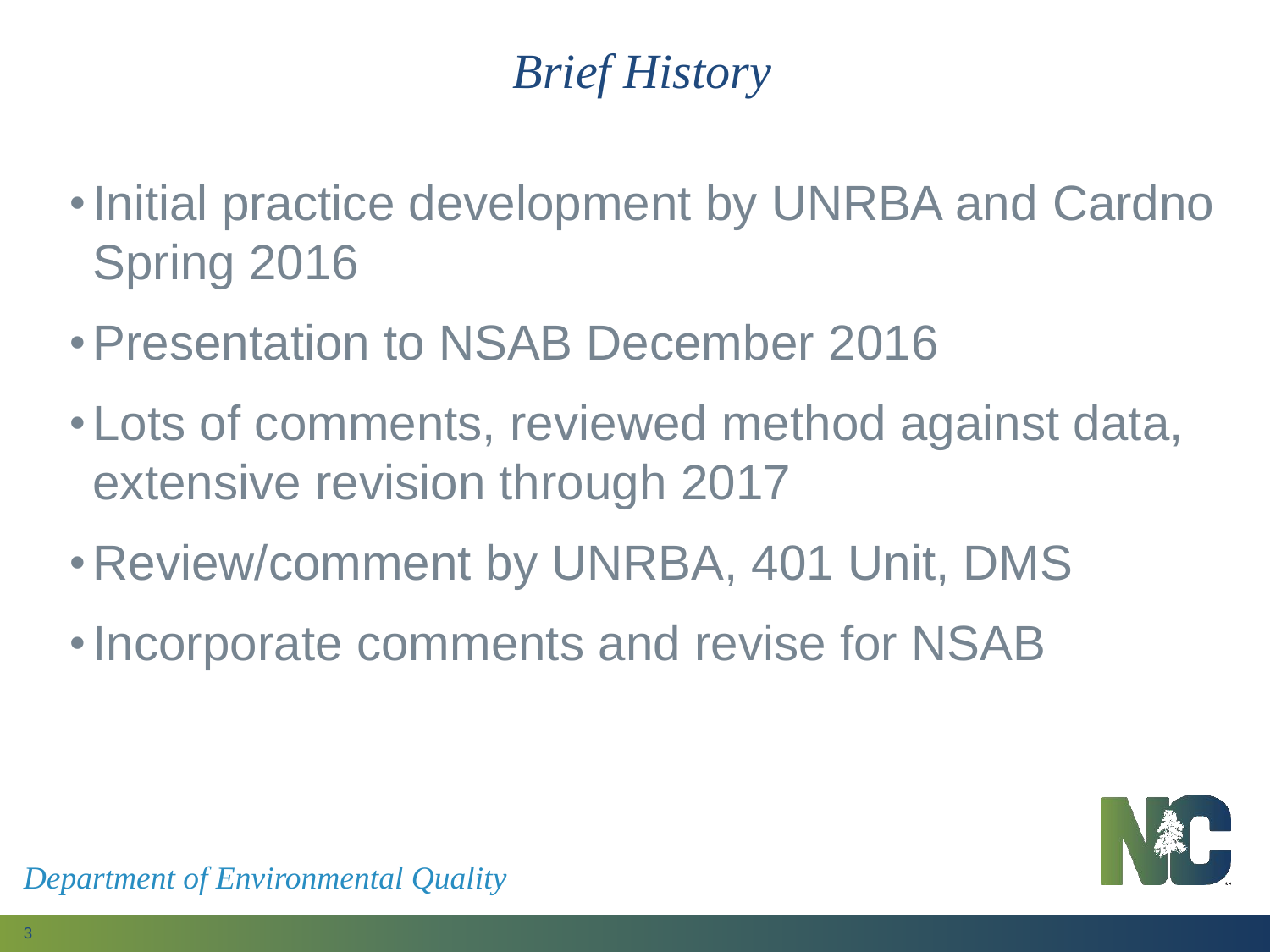## *Desired Practice Elements*

- Variable buffer widths (min 20' max 200')
- Calculation based on site-specific conditions
- Diffuse concentrated flows for more credit
- Time-limited implementations (requires no conservation easement)
- Minimized surveying and reporting requirements
- Incorporate existing forest and utility easements
- Simple credit calculation method
- Otherwise: use similar conditions and requirements as Alt. Buffer Mitigation Rule (.0295)

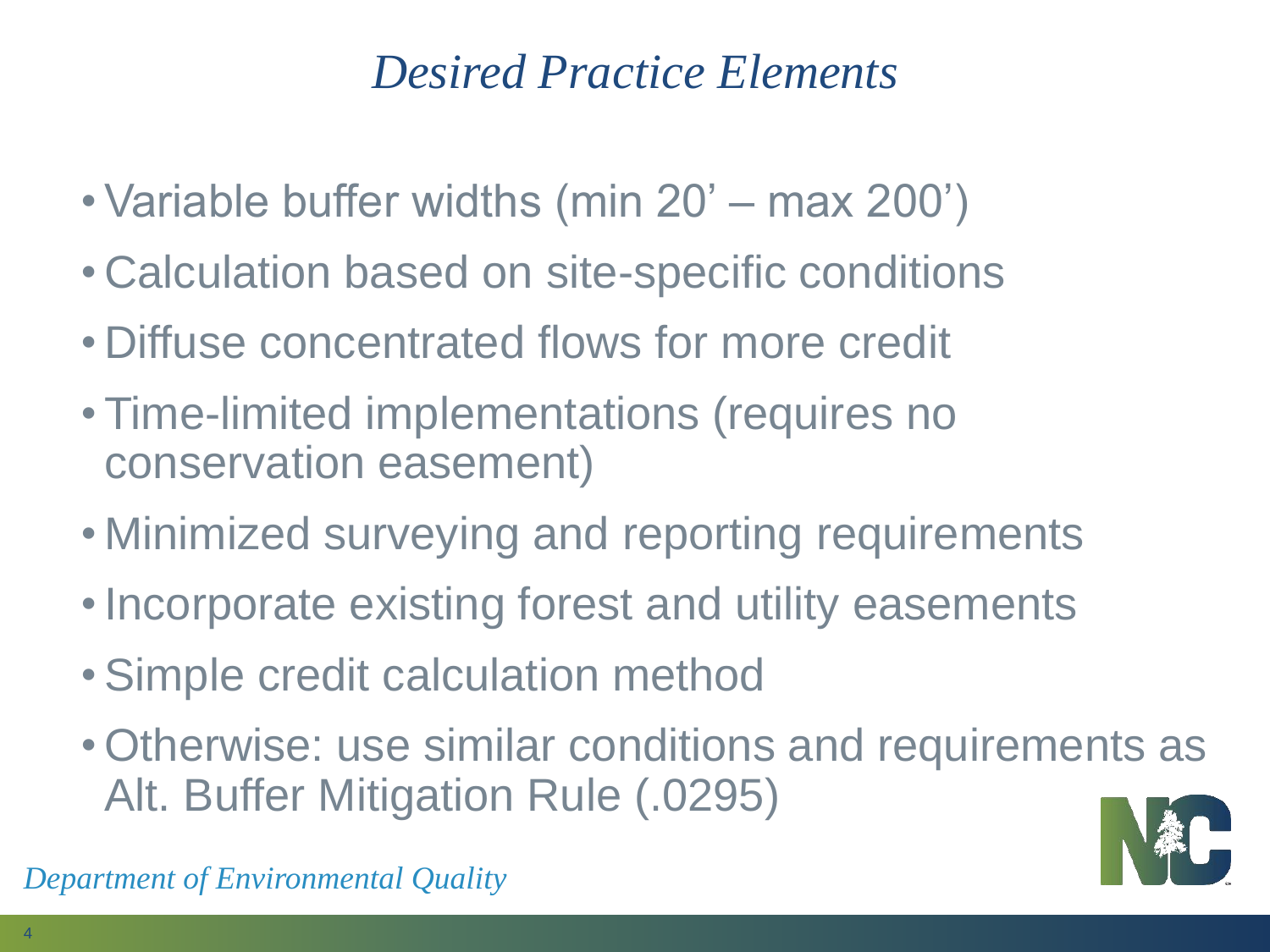# *Jan 2018 Draft: Practice Conditions*

- •Use in areas of >50% developed
- •Restoration and/or enhancement
- All stream flow types and conditions
- •Min 20' width, max 200' width
- Allow the use level spreaders to diffuse more flows
- •Buffer use limitations recommended by CWP

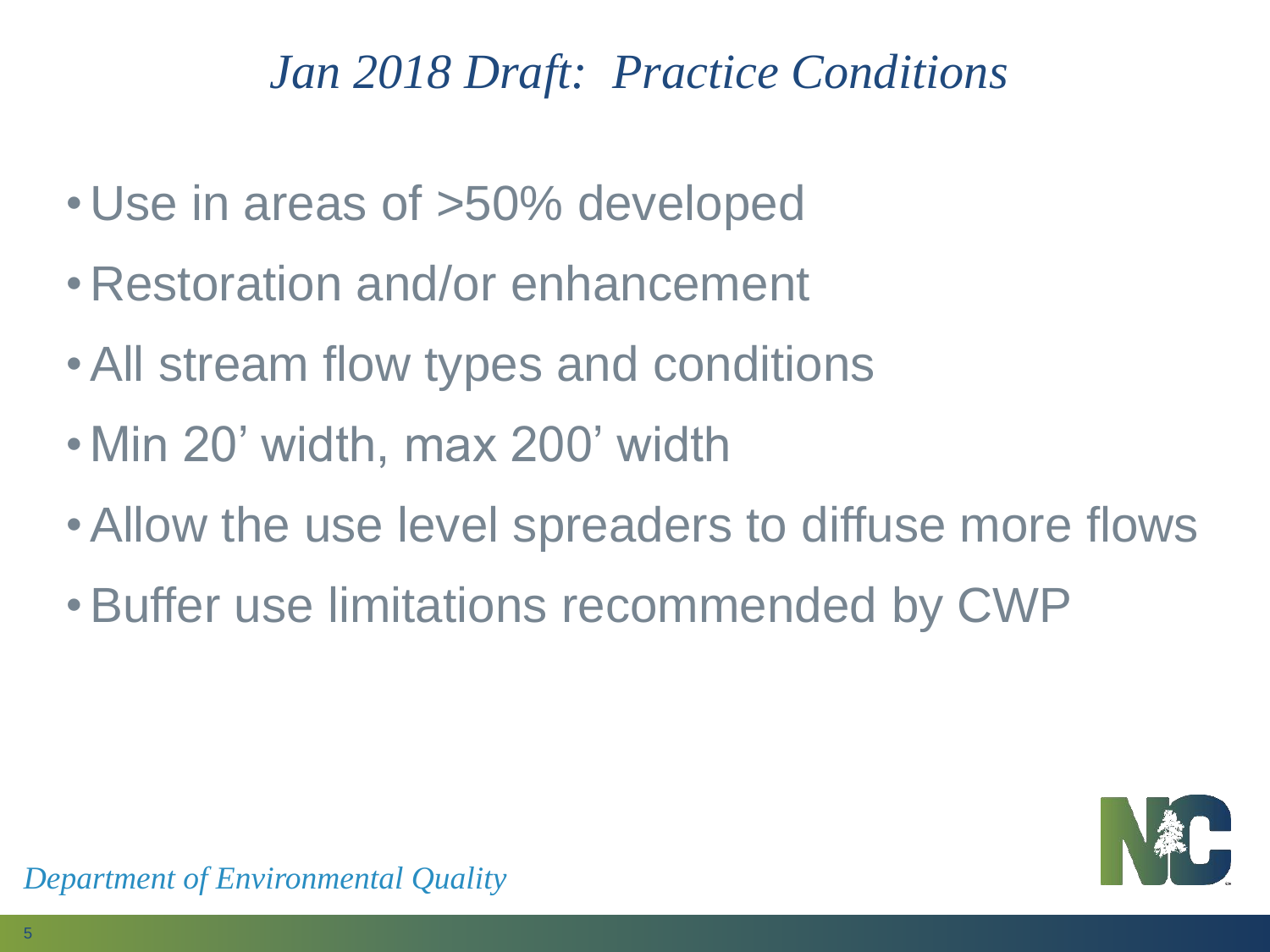# *Jan 2018 Draft: Practice Requirements*

- Buffer Improvement Plan:
	- Map with delineated area of land covers
	- Implementation schedule, plant establishment, grading, soil improvement / erosion control, fertilization, weed / pest control
	- O & M and Monitoring plan
- 260 stems/ac at 5 years, 4+ hardwood/shrub species
- Annual documentation first 5 years, every 5 years after for time-limited projects
- Level spreaders designed to 65ft/cfs

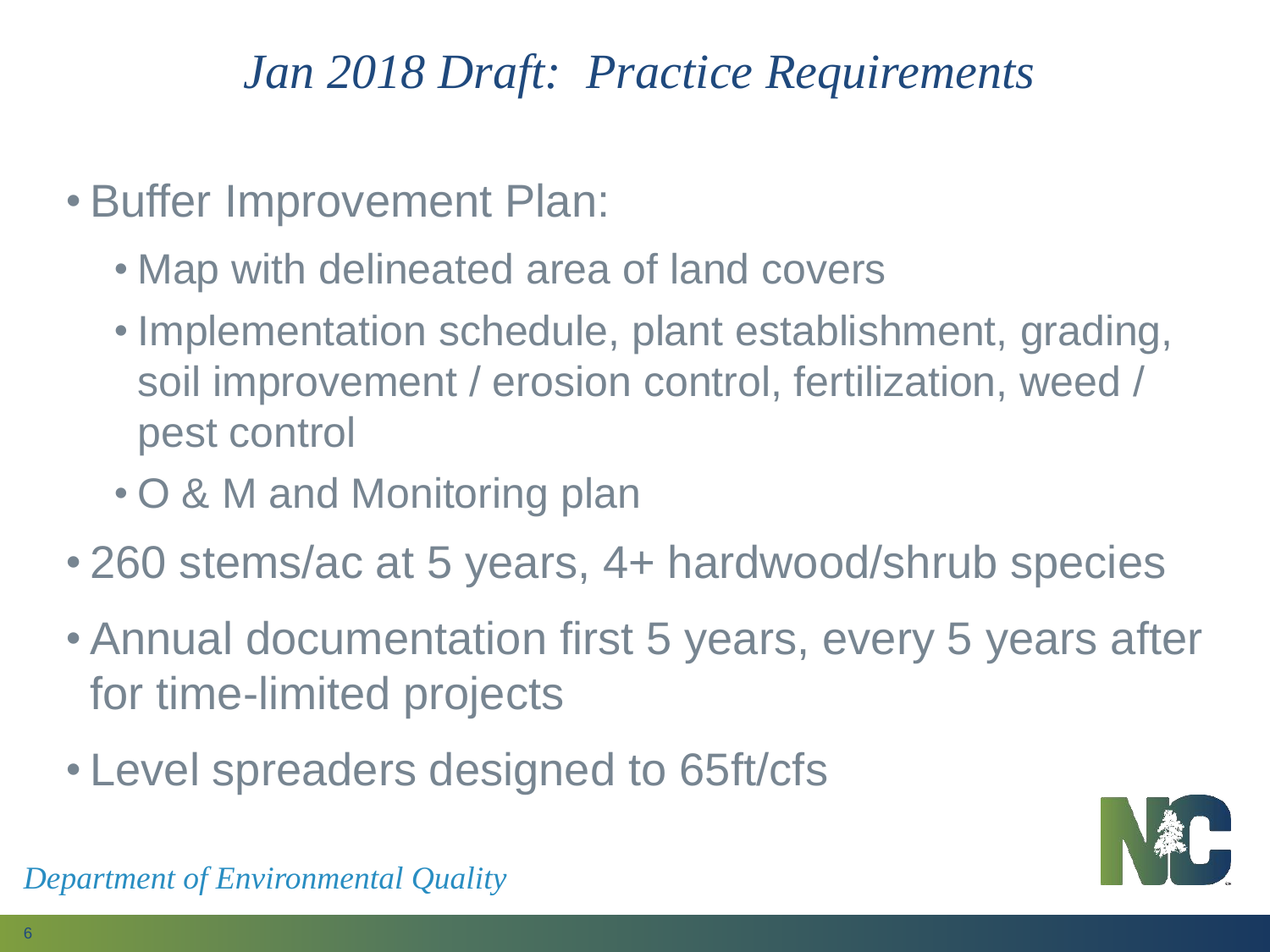# *Jan 2018 Draft: Credit Calculation*

- •Nutrient reduction: land conversion + treatment of runoff through buffer
- •Reduction from land conversion and nutrient loads in upslope runoff (developed)  $\rightarrow$  SNAP v4
- Nutrient loads from upslope  $ag \rightarrow f$  ixed loading
- Buffer treatment  $\rightarrow$  percent reduction
- •Percent reduction (N & P) based on Nitrogen Loss Estimation Worksheet
- •Credit modifications for credit release schedule, enhancement, low survivorship

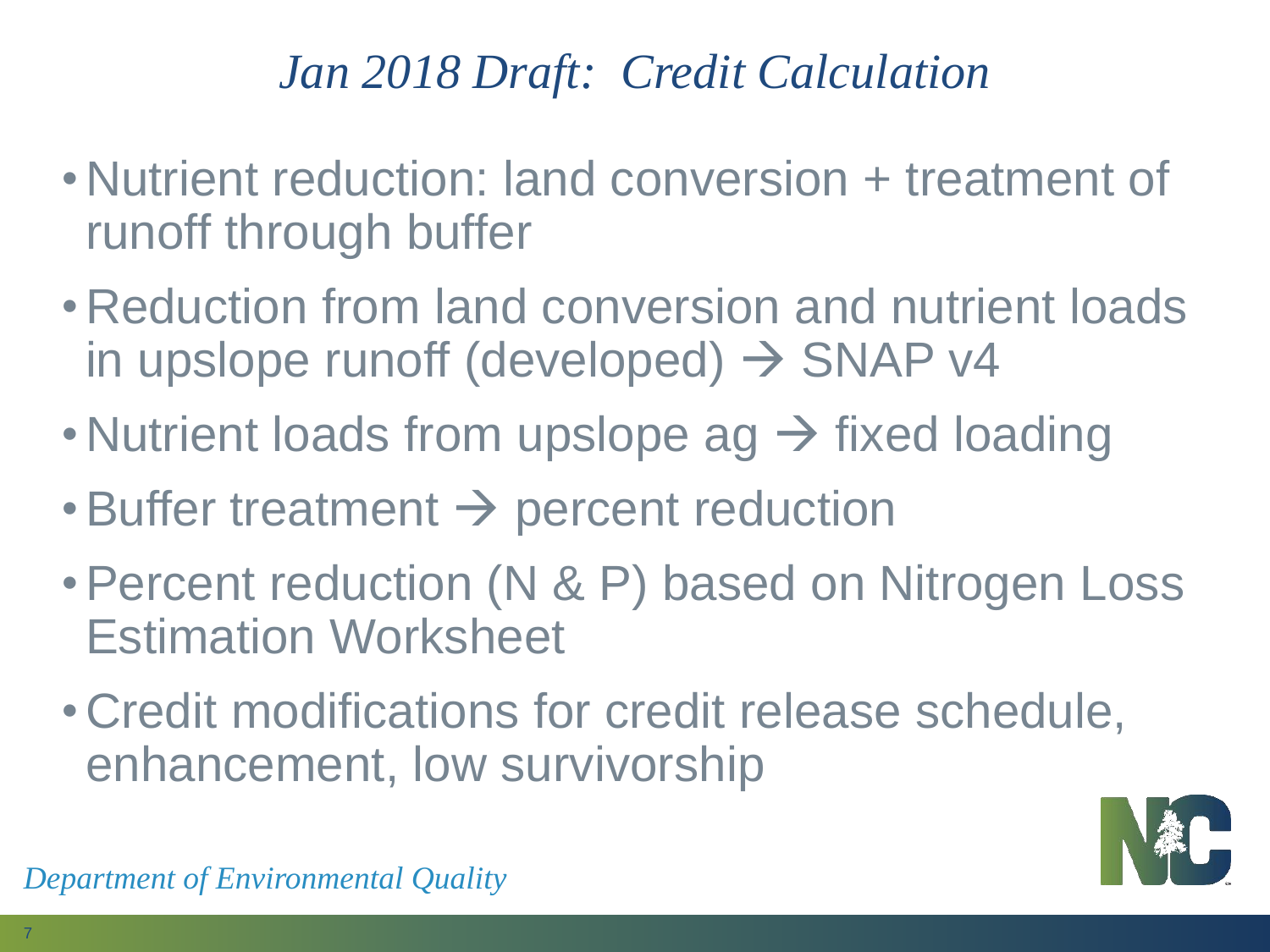### *Jan 2018 Percent Reductions*

| <b>Average Buffer</b><br>Width<br>from Top-of-Bank<br>(feet) | <b>Percent Nitrogen</b><br>Reduction | Percent<br>Phosphorus<br>Reduction |
|--------------------------------------------------------------|--------------------------------------|------------------------------------|
| 20-29                                                        | 20%                                  | 20%                                |
| $30 - 49$                                                    | 25%                                  | 25%                                |
| 50-74                                                        | 30%                                  | 30%                                |
| 75-99                                                        | 32%                                  | $32\%$                             |
| 100-199                                                      | 35%                                  | 35%                                |
| $200+$                                                       | 40%                                  | 40%                                |

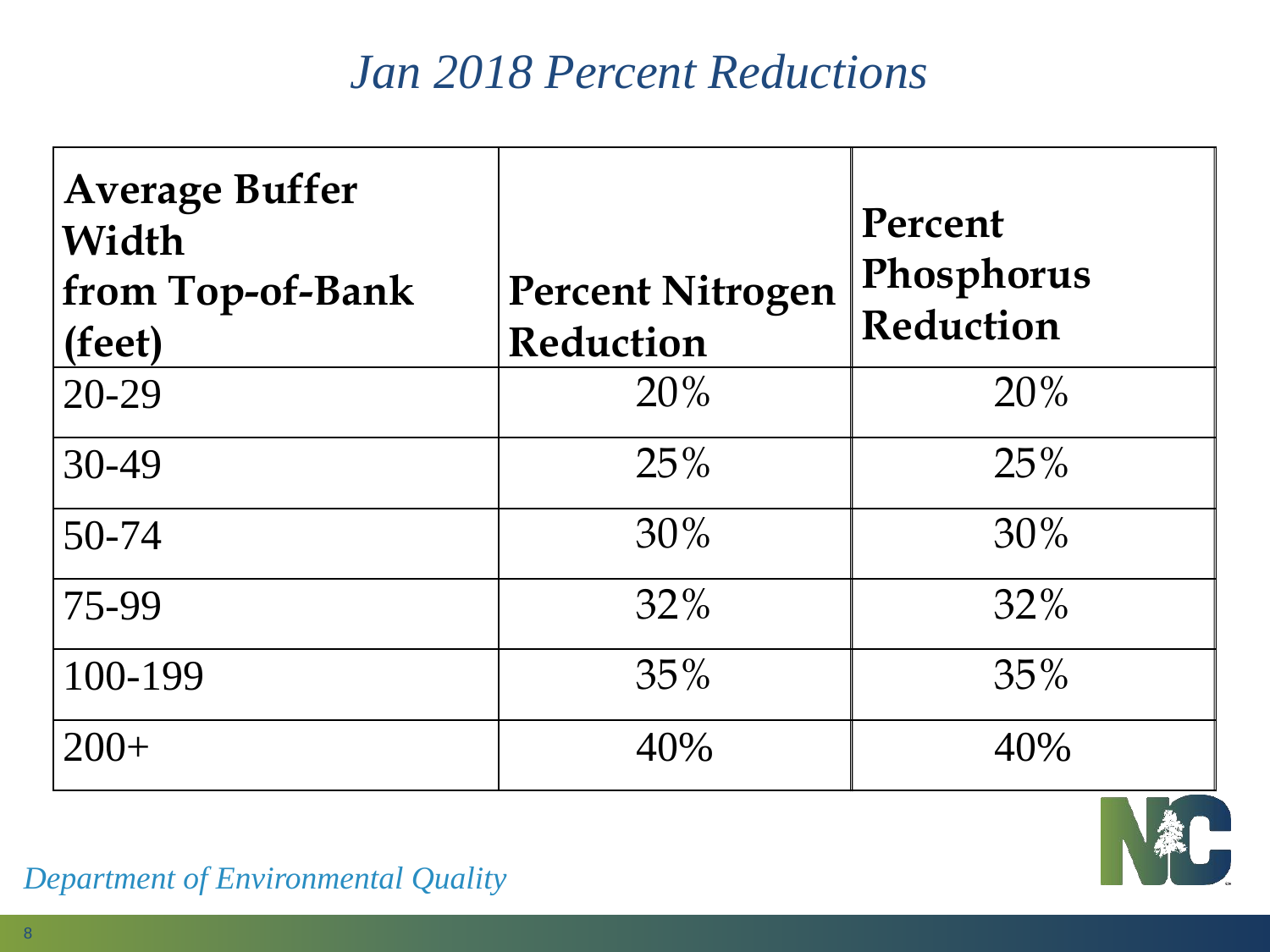# *Jan 2018 Credit Release Schedule*

| <b>Reporting Period</b>       | <b>Credit Release Modifier</b> |
|-------------------------------|--------------------------------|
| Initial implementation        | 50% of full credit             |
| 1 year after implementation   | 60% of full credit             |
| 2 years after implementation  | 70% of full credit             |
| 3 years after implementation  | 80% of full credit             |
| 4 years after implementation  | 90% of full credit             |
| 5 years after implementation  | 100% of full credit            |
| >5 years after implementation | 100% of full credit            |

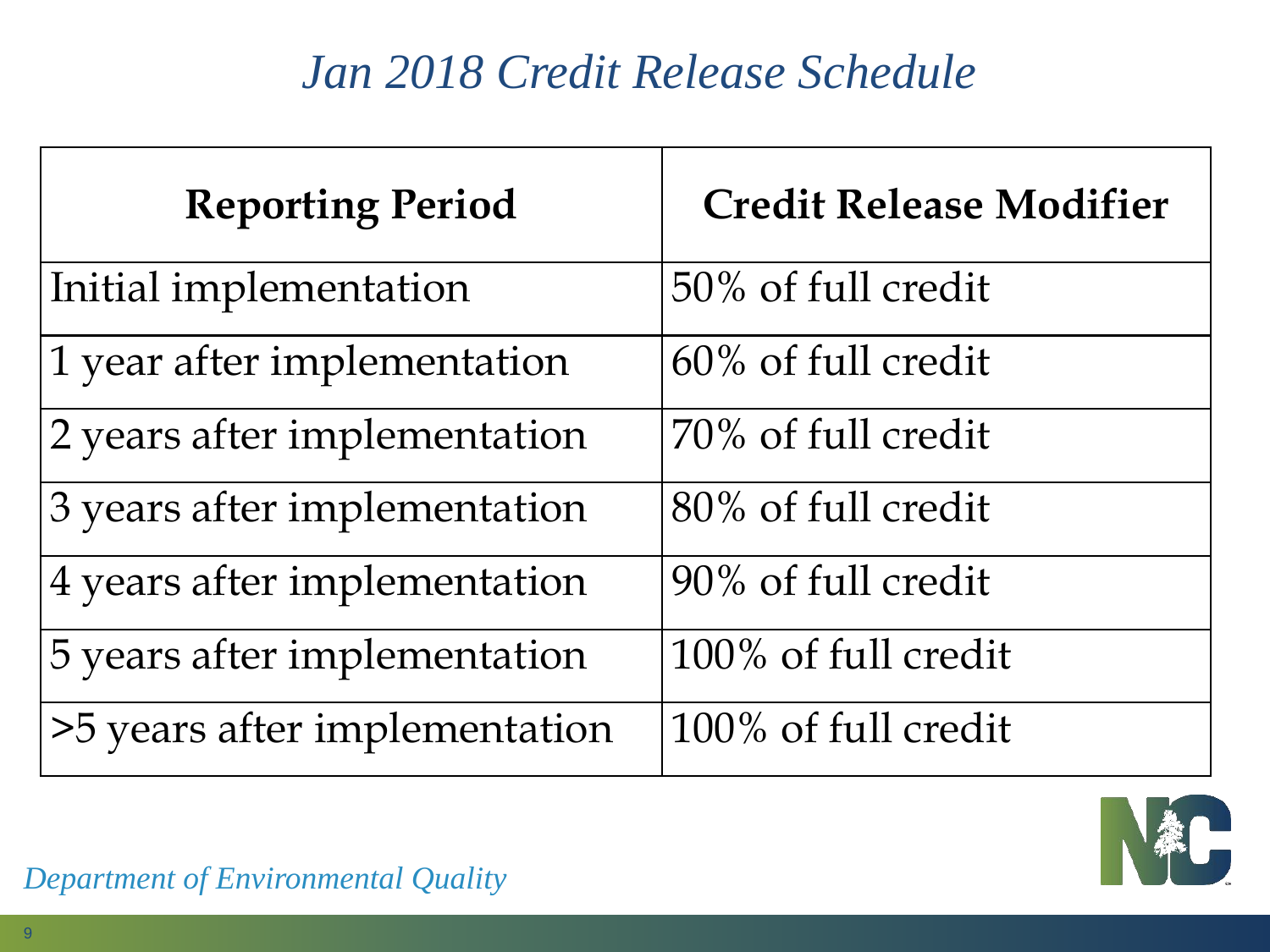# *Jan 2018 Agricultural Land Use Loading Rates*

| <b>Agricultural Land</b><br>Cover | N loading rate<br>$\frac{1}{\text{log}(y)}$ | P loading rate<br>$\frac{1}{\text{log}(y)}$ |
|-----------------------------------|---------------------------------------------|---------------------------------------------|
| Crops                             |                                             |                                             |
| Pasture                           |                                             |                                             |

- •*Only use to calculate load where ag land use is <50% of area*
- •*Use SNAP v4 for all other calculations of nutrient load in runoff*

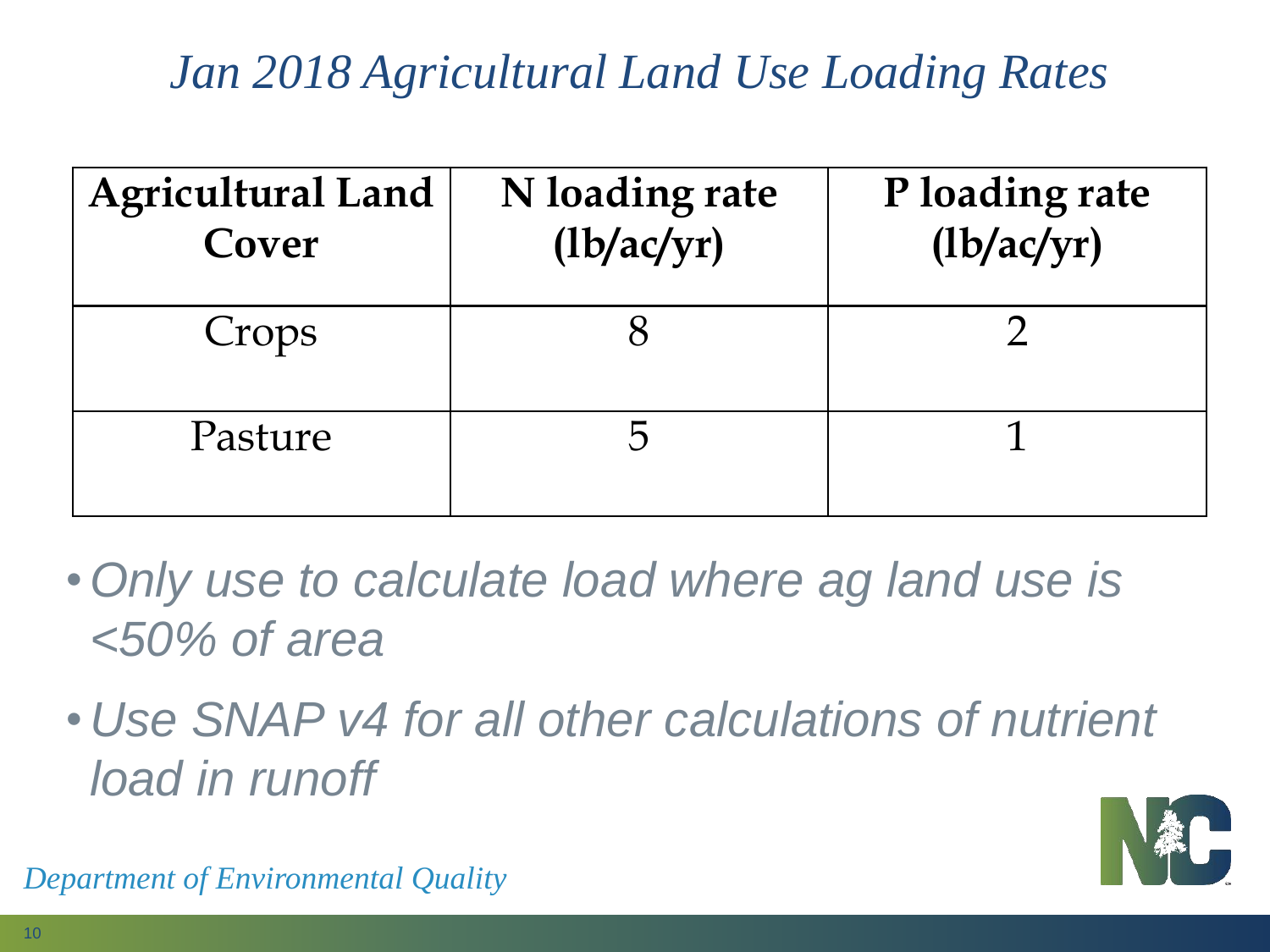# *Changes from Dec 2016 Draft*

- •Sticks to conditions and requirements of .0295 as much as possible:
	- Vegetative success criteria
	- Stream types and site conditions
	- Improvement plan requirements
- •Mods from .0295 are for desired elements and to ensure accountability
	- 5 year reporting for time-limited projects, no easement
	- Credit release schedule and low survivorship discount
	- Veg survey explicit, but simpler than standard UMBIs
	- Buffer use limitations

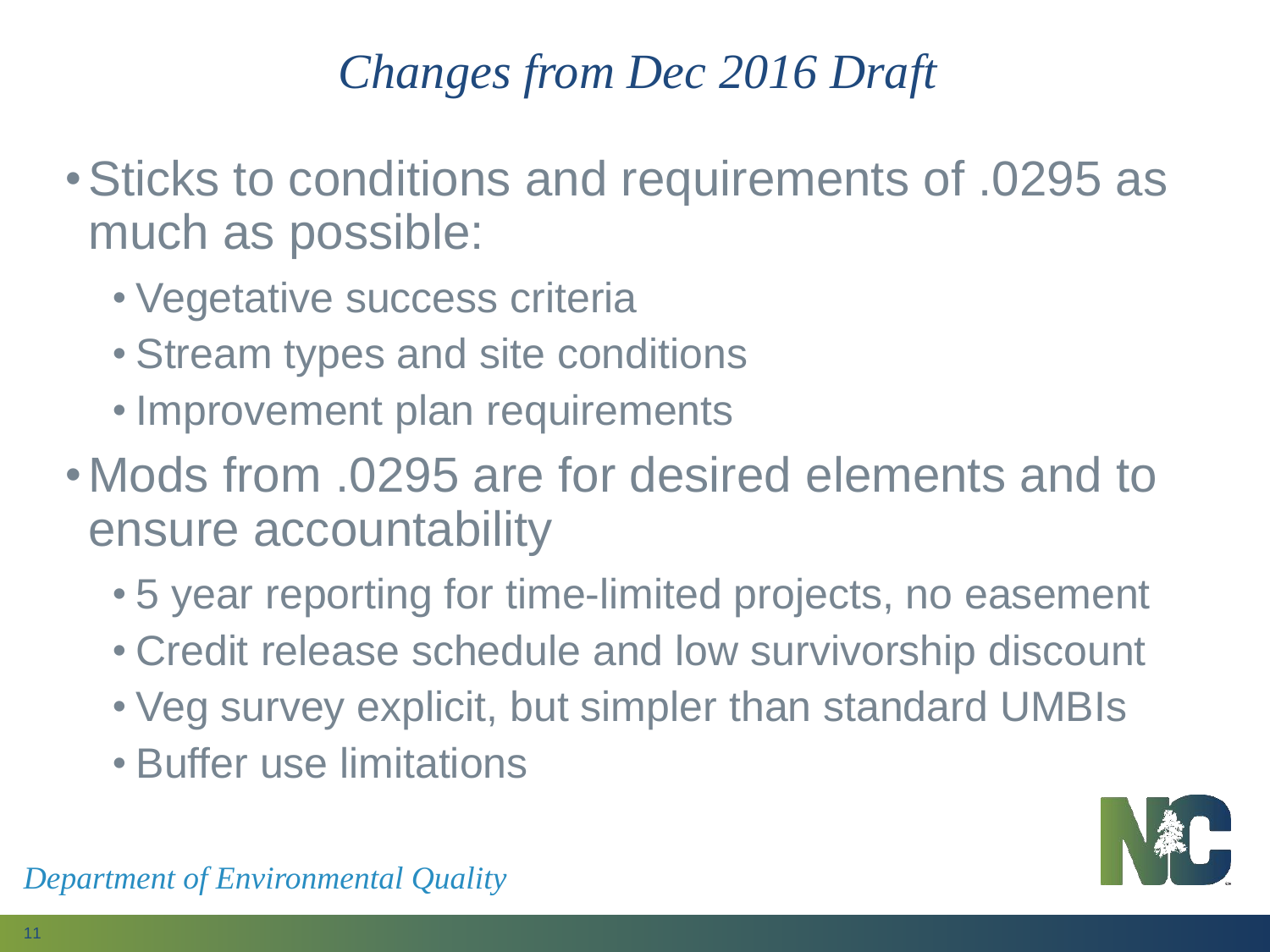# *Changes from Dec 2016 Draft*

- Same crediting for all stream flows/conditions
- Same reduction through buffer for N and P
- Simplified buffer use limitations
- Predominantly developed drainage area
- Inclusion of minor areas of agriculture
- Enhancement may be 100% of project
- Sewer easements in Zone 2 OK
- Simplified differences between permanent and time-limited
- Percent reduction based on blocks of buffer width
- Options for incremental percent reduction if not restoring adjacent to the streambank

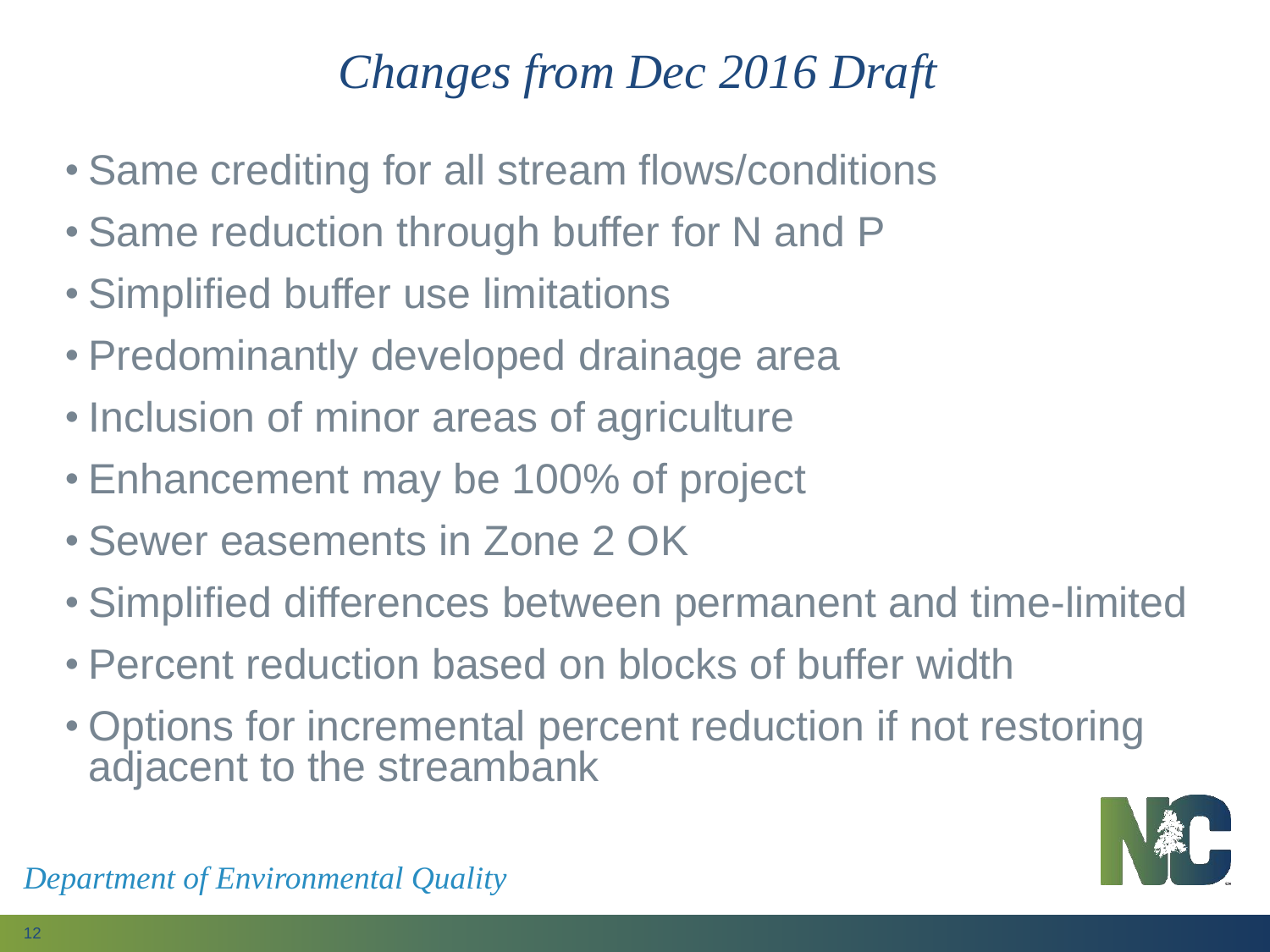# *Unchanged from Dec 2016 Draft*

- •Sites with all kinds of stream conditions/flows
- •Min width 20', max width 200'
- •Level spreaders to diffuse flows, MDC with 65ft/cfs
- •Requires diffusion of roof drains, small stormwater
- •No additional stormwater flows
- •Permanent and time-limited options
- •Land conversion calculation separate from buffer treatment calculation
- •Percent reduction based on NLEW